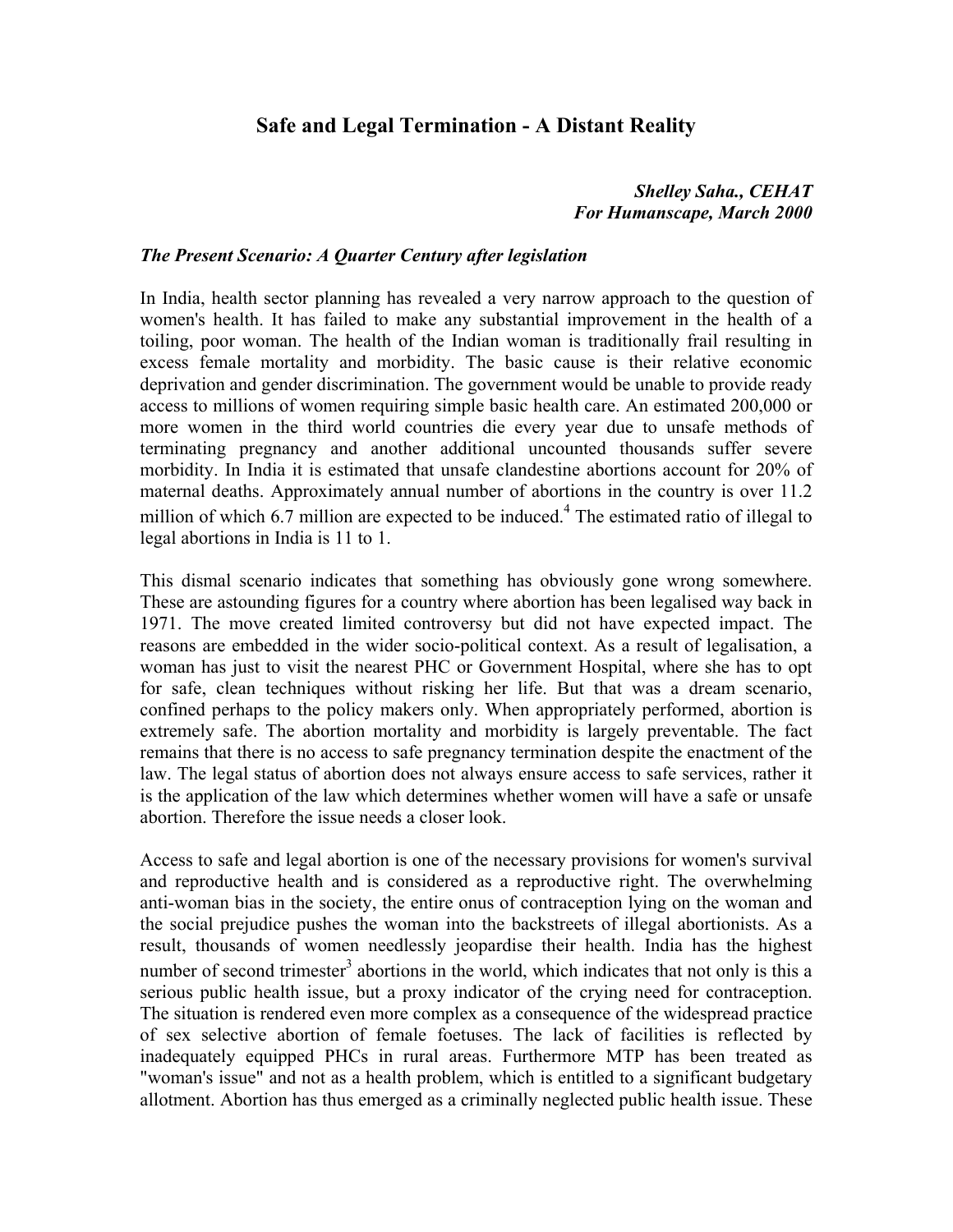factors have ensured that the number of official MTPs has stagnated at  $0.6$  million<sup>4</sup> since. This alone does not give us any idea about the enormity of the problem. The MTP facilities in the country are in a dismal state and needs to be consolidated to acquire a vision beyond a "supplies and techniques" scheme.

#### *Problems faced by women:*

The barriers that women face in accessing abortion services are many. Social and a host of opportunity costs, result in poor utilisation of approved facilities. Centre for Enquiry into Health and Allied Themes (CEHAT) has been working in the area of abortion in Maharashtra for the last four years. The studies explored the issues related to abortion by understanding women's perception and needs on the one hand, and quality of abortion care and the related issues on the other.

The abortion facilities available in the country are unable to meet the demand for abortion. Women especially in rural areas have to go to non-registered abortion care facilities and unqualified practitioners as abortion care facilities are skewed against rural areas. Recently the study done by CEHAT in 9 tehsils of Pune and Ratnagiri districts reveals those urban abortion care services shares 63 percent of the total abortion care services. The public sector has a meager 11 percent share in the total abortion care services<sup>2</sup>. Moreover, government facilities that is supposed to provide free abortion services often charge women for abortion services, placing another barrier to safe abortion services from the formal health care system.

The restrictive nature of the law, which provides abortion only on certain grounds, makes it difficult for a woman to approach a registered MTP centre if her case does not 'fit into' those stated conditions. Also there is lack of anonymity and confidentiality particularly in primary health care centres. The issue of confidentiality becomes a major concern especially for unmarried women, thus forcing them to compromise with quality care. In many places the providers ask for husband's signature, especially in public health facilities, thus further pushing the woman to private, and often untrained providers where her identity is secure but not her life. Mandatory contraception at public health care facilities also pushes women to go to private facilities.

The CEHAT study shows that approximately 73 percent of the total abortion care centres in the two districts are non-registered<sup>2</sup>. Most of the centres where abortion is done do not adhere to the minimum physical standards as stated in the MTP Act. Abortion providers are not sensitive to understand the suffering and needs while interacting with the women. Privacy of the women undergoing abortion is many a times' ignored<sup>9</sup>.

## *View point: Abortion providers*

The recent study by CEHAT asked the heads of institutions providing MTP services and abortion providers regarding MTP registration procedures, their experiences and views about it and other related aspects. Overall, the heads of institutions, abortion providers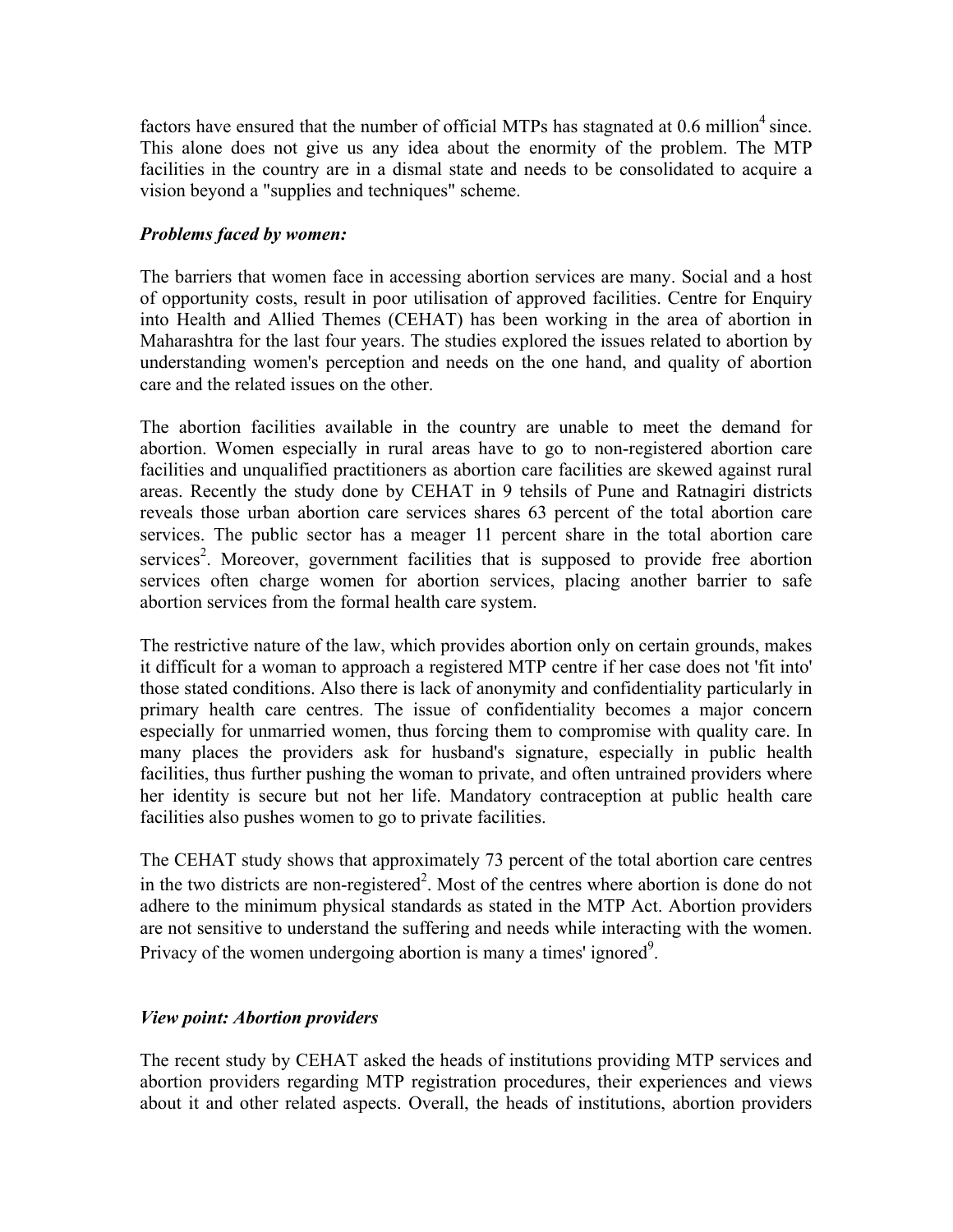and the government officials were poorly informed about the MTP Act. About 42 percent of the heads of institutions had never tried for obtaining an MTP registration, as many of them felt they are sure about not meeting legal requirements. Moreover, majority of the abortion providers especially in rural areas did not have the necessary qualification for conducting abortion as stipulated in the  $Act^9$ . This requires expansion of the MTP training facilities and also improving overall monitoring mechanism.

Trained personnel practicing in rural as well as urban areas who wished to provide safe and legal abortion services to needy women were facing many difficulties in getting their centres registered as per the existing rules and regulations leading to the prevalence of large number of non-registered abortion care centres. Proximity of the blood bank as a criterion had been one of the major deterrents in getting registration for MTP especially in the rural areas<sup>9</sup>. Quite often the manouvers necessary to obtain MTP registration may be frustrating, complicated and time consuming. This calls for simplification of the MTP registration procedure.

## *Increasing women's access to safe abortion services: Actions for - 2000*

In our country women's access to safe abortion services, and health services in general, depends a lot on our socio-cultural norms. The constraints that a woman faces in our country in seeking proper health care services in general and abortion care in particular due to patriarchal values cannot be changed overnight. However, increasing number of MTP registered centres and demanding accountability on part of health care providers is one of the intermediate stages for facilitating women's access to safe and legal abortion. This constitutes one of advocacy efforts under the current study on abortion at CEHAT. Some of the recommendations stated below have come up with in consultation with members of other concerned constituencies by CEHAT.

- To increase the number of MTP centres by recognising more non-government institutions so as to bring about a proportionate distribution of MTP centres throughout the country.
- Reduce the bureaucratic procedure by decentralising power from the State level to District level to encourage the heads of the health care institutions to get them registered for MTP services.
- Decentralisations of authority to physically inspect the health care centres of the applicants of MTP registration. The concerned authorities for better implementation of the Act should do routine monitoring of MTP facilities.
- Quantitatively and qualitatively, training under MTP programme needs to be shared especially considering the expansion of MTP activities in rural areas. There is a need to enhance the MTP training budget by the Government.
- Consider training of non-allopaths for conducting MTPs, as a significant number are already conducting abortions<sup>9</sup>.
- The facilities providing abortion should give counselling to the woman undergoing abortion as a woman sometimes has to go through lot of psychological trauma.